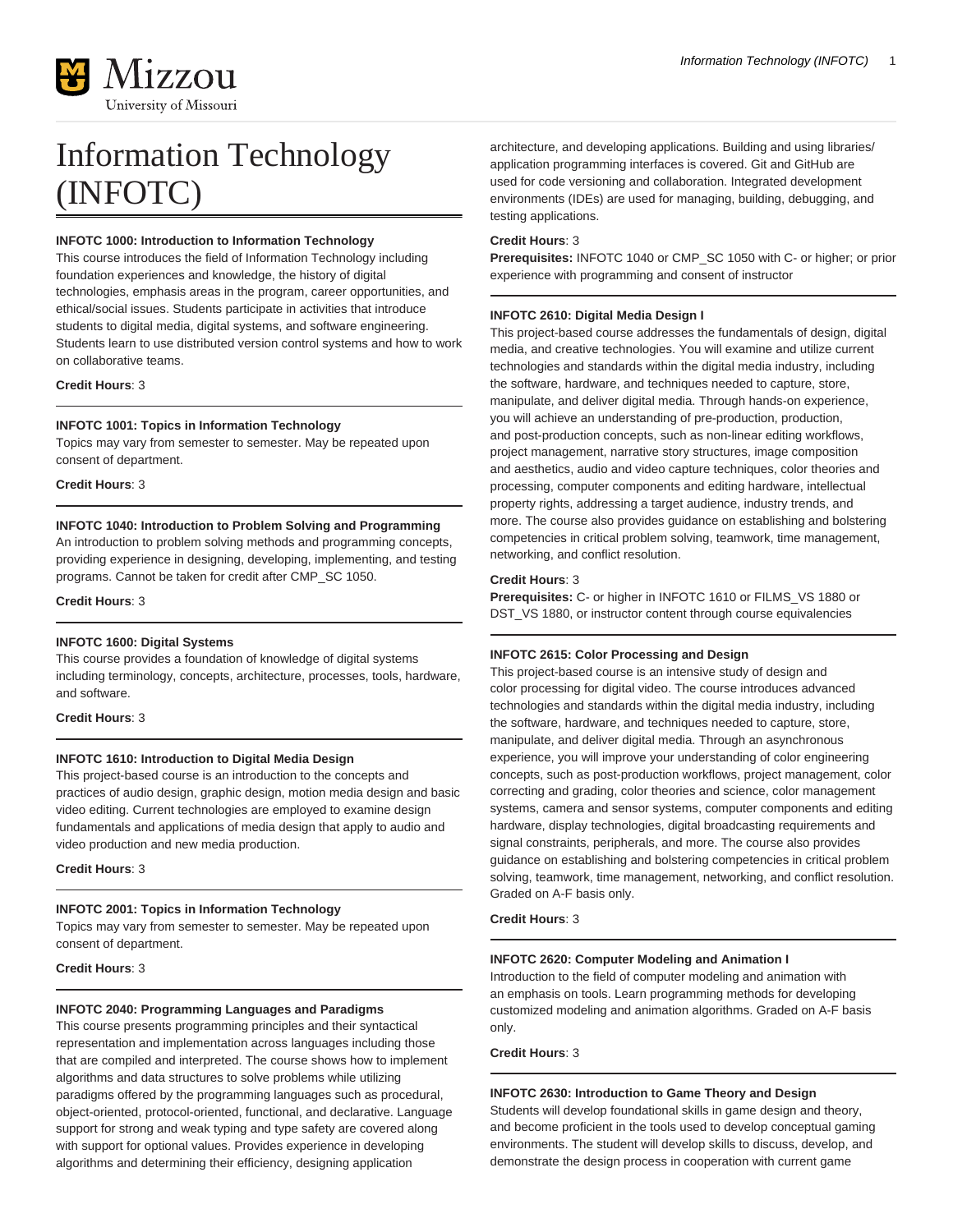theories and practices. The student will develop collaborative and cooperative design techniques mirroring that of the industry. Graded on A-F basis only.

## **Credit Hours**: 3

## **INFOTC 2810: Fundamentals of Network Technology**

This course introduces the fundamentals of modern computer networking technologies, models, protocols, and network elements that connect users, applications, data, and devices through the Internet. Graded on A-F basis only.

#### **Credit Hours**: 3

**Prerequisites:** INFOTC 1040 or CMP\_SC 1050 with C- or higher

#### **INFOTC 2830: Web Application Development I**

(same as CMP\_SC 2830). This course focuses on the development of web pages and web applications using Full Stack Development with the following strategies: HTML, CSS, JavaScript, jQuery, AJAX, PHP, and SQL. Topics such as cloud services, web servers, digital animations, images, audio and video, user interface design, and usability principles are also challenged.

#### **Credit Hours**: 3

**Prerequisites:** INFOTC 2040 or CMP\_SC 2050 with a C- or higher

#### **INFOTC 2910: Cyber Security**

This course covers numerous platform-independent security topics including threats, problem ports and services, theory and practice of defense in security, intrusion detection, data security, securing remote access, user education and support, designing a secure network and security management. Graded on A-F basis only.

#### **Credit Hours**: 3

**Prerequisites:** INFOTC 1040 or CMP\_SC 1050 with C- or higher, and INFOTC 2810 with C- or higher

#### **INFOTC 3001: Topics in Information Technology**

Topics may vary from semester to semester. May be repeated upon consent of department. Graded on A-F basis only.

**Credit Hours**: 3

### **INFOTC 3040: Python for Data Analytics and Machine Learning**

Python is one of the most popular programming languages in the world and is used in a number of industries such as Data Science, Machine Learning (ML) and Artificial Intelligence (AI), Web App development, Finance and Fintech, and others. This course provides students with experience developing software applications that utilize the advanced features of the Python 3 programming language. Students will learn, at a high level, about Data Science, Machine Learning, Text Analysis and Natural Language Processing (NLP) and how to utilize the tools available to develop their Python applications. There will be group and individual projects completed. Git and GitHub are used for code versioning and collaboration. A range of tools are used for managing, building, debugging, and testing applications. Graded on A-F basis only.

## **Credit Hours**: 3

**Prerequisites:** INFOTC 2040 with C- or better or instructor consent

#### **INFOTC 3330: Object Oriented Programming**

(same as CMP\_SC 3330). This course focuses on object-oriented programming concepts such as: Abstraction, Polymorphism, Encapsulation, Inheritance, Interfaces, Abstract Classes, Files, Streams, and Object Serialization. Topics such as GUI and event-driven programming, APIs, and design patterns are also tackled. Graded on A-F basis only.

### **Credit Hours**: 3

**Prerequisites:** INFOTC 2040 or CMP\_SC 2050 with C- or higher

#### **INFOTC 3380: Database Systems and Applications**

This course covers database management systems (DBMS) and the development of applications that utilize databases including relational/ SQL and NoSQL types. Topics include the evolution of data storage and databases, data modeling, relational and NoSQL databases, SQL, document, graph and key-value storage and retrieval, application development using databases, database scaling, database trends, and popular database systems. Graded on A-F basis only.

#### **Credit Hours**: 3

**Prerequisites:** C- or higher in CMP\_SC 2050 or INFOTC 2040; or experience developing applications and permission of the instructor

#### **INFOTC 3530: UNIX Operating System**

(same as CMP\_SC 3530). This course is an introduction to UNIX and UNIX-like operating systems and interfaces, to include the file system, command shells, text editors, pipes and filters, input/output system, shell scripting and Regular Expressions. The course will also incorporate an aspect of programming in a UNIX environment, cloud computing, containers and an introduction to System Administration. Graded on A-F basis only.

#### **Credit Hours**: 3

**Prerequisites:** INFOTC 1040 with C-, or CMP\_SC 1050 with C-, or Instructor Consent

## **INFOTC 3600: User Experience Design I**

This course is a first in a series that focuses on User Experience (UX) Design for software applications. This course introduces the beginner to processes, techniques and methods of evaluation to design, model and evaluate application designs and user interfaces.

## **Credit Hours**: 3

**Prerequisites:** May be restricted to Information Technology majors during early registration

## **INFOTC 3610: Digital Media Design II**

This research and project-based course builds upon the fundamentals of design, digital media, and creative technologies learned in INFOTC 2610. The course introduces advanced technologies and standards within the digital media industry, including the software, hardware, and techniques needed to capture, store, manipulate, and deliver digital media. You will utilize a spectrum of industry standard equipment and studios/ facilities to achieve a deeper comprehension of digital media processes. Through hands-on experience, you will improve your understanding of pre-production, production, and post-production concepts, such as non-linear editing workflows, project management, audio and video recording devices, audio and video capture techniques, camera and sensor systems, color theories and processing, webcast and broadcast technologies, computer components and editing hardware, personal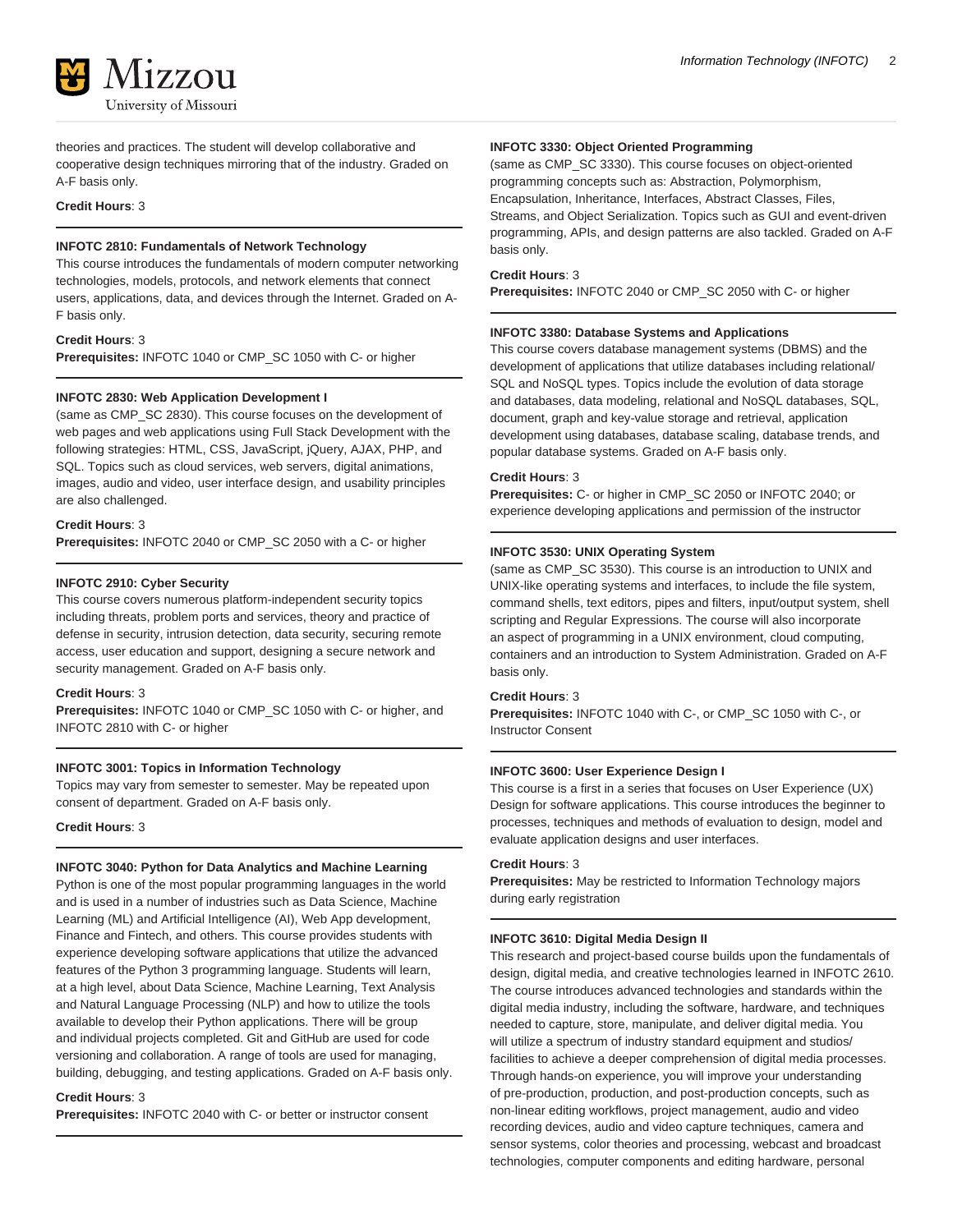branding, industry trends, and more. The course also provides guidance on establishing and bolstering competencies in critical problem solving, teamwork, time management, networking, and conflict resolution.

## **Credit Hours**: 3

**Prerequisites:** C- or higher in INFOTC 2610. Instructor consent with approved equivalencies

# **INFOTC 3620: Computer Modeling and Animation II**

This course explores advanced 3D modeling and animation techniques within Blender. This is a project-based course, meaning that you will be completing projects to show that you have mastery of the learning objectives for each module. By the end of the class, you will be able to design and create 3D assets for game development, simulation scenarios, XR development, films, etc. Graded on A-F basis only.

## **Credit Hours**: 3

**Prerequisites:** C- or higher in INFOTC 2620 and C- or higher in INFOTC 1040, or instructor consent

## **INFOTC 3630: Introduction to Virtual Reality**

The course will provide students with a good understanding of the fundamentals of virtual reality and practical hands on VR experience development skills. It will introduce students to the software, hardware, and concepts involved with the current state of the art in virtual reality. This course will focus on using the recent consumer-grade equipment to design and construct virtual environment and experience.

#### **Credit Hours**: 3

**Prerequisites:** INFOTC 1040 or CMP\_SC 1050 with C- or higher

#### **INFOTC 3640: Motion Graphics and Visual Effects I**

This advanced media creation course is an introduction to the fundamentals of motion graphic design, 2-D animation, and visual effects design for content and new media creation. It is a project-based course that requires understanding of NLEs, experience in media creation and design, understanding of basic audio/video compression, and understanding of basic media design and concepts. Computer programs designed for graphic design, motion graphics, 2-D animation, and visual effects are integrated throughout the course.

# **Credit Hours**: 3

**Prerequisites:** C- or higher in INFOTC 1610

## **INFOTC 3650: Project and Team Management**

This course is an intensive study of the development process, industry assessment techniques, communication practices, ethics, budget and schedule development. We also study Information Technology management approaches needed to successfully lead personnel, meet deadlines, and create large-scale, detail-oriented projects in today's IT production industry. This course explores industry from the ground up, from conceptualization of an IT business in an everchanging environment, to management and deployment of products. This project-based collaborative course applies concepts directly to situational learning environments through the use of real-life examples from businesses in the industry. This course is divided into two major types of learning: academic exploration, and situational application. Key concepts and competencies are first explored during the academic portion of the class, and later applied through a multi-week business ownership simulation. It is important to note that this class is NOT software engineering oriented; this class does not focus on codingMedia Design. If you are interested in these other particular topics, it is recommended that you speak with your advisor, and consider INFOTC 4320 - Software Engineering. Graded on A-F basis only.

#### **Credit Hours**: 3

**Prerequisites:** INFOTC 1040 with C- or higher, or INFOTC 1610 with Cor higher, or instructor consent

## **INFOTC 3650W: Project and Team Management - Writing Intensive**

This course is an intensive study of the development process, industry assessment techniques, communication practices, ethics, budget and schedule development. We also study Information Technology management approaches needed to successfully lead personnel, meet deadlines, and create large-scale, detail-oriented projects in today's IT production industry. This course explores industry from the ground up, from conceptualization of an IT business in an everchanging environment, to management and deployment of products. This project-based collaborative course applies concepts directly to situational learning environments through the use of real-life examples from businesses in the industry. This course is divided into two major types of learning: academic exploration, and situational application. Key concepts and competencies are first explored during the academic portion of the class, and later applied through a multi-week business ownership simulation.

#### **Credit Hours**: 3

**Prerequisites:** INFOTC 1040 with C- or higher, or INFOTC 1610 with Cor higher, or with instructor consent

#### **INFOTC 3660: Audio Engineering**

This course is an intensive study of the techniques and art behind the use of audio in today's media design environments. From the theater to television, from tablet and mobile device to computer, this course will focus on the four major sound design areas: sound in cinema, sound creation, sound manipulation, and environmental sound layering.

#### **Credit Hours**: 3

**Prerequisites:** C- or higher in INFOTC 1610 or FILMS\_VS 1880 or DST\_VS 1880

#### **INFOTC 3810: Computer Network Security**

This course covers principles of networking configuration and security authentication, IP security, network management security, wireless security, and system security by studying attacks on computer systems, network, and the Web as well as detection and prevention. Work is completed in Unix/Linux environments and in Microsoft Windows environment. Students will need to setup a virtual private infrastructure to perform multiple tasks; additionally unlimited AWS cloud resources will be available for them. The course emphasizes "learning by doing" and has a 90% hands-on and 10% theory. Much of this information consists of skills and abilities that employers want and expect in the real world of IT - in a small to medium size organization. Graded on A-F basis only.

## **Credit Hours**: 3

**Prerequisites:** C- or better in INFOTC 2810 or C- or better in CMP\_SC 4850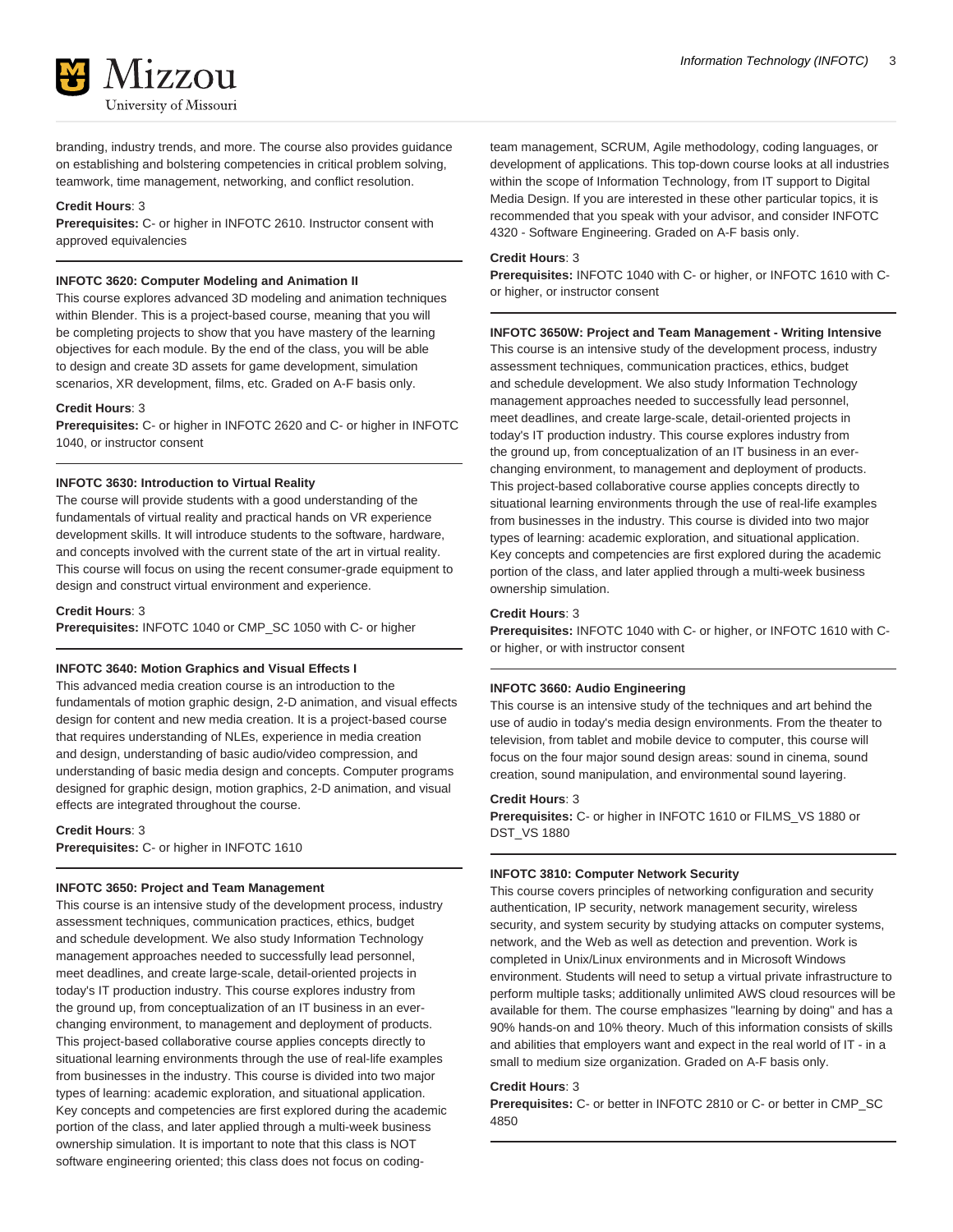# **INFOTC 3850: Computer System Administration**

This course is an introduction to Computer System Administration, we introduce the knowledge, skills, and procedures required for the stable and reliable deployment, management, and administration of an organization's computer systems. The course covers the planning, design, installation, maintenance, security, management tasks, tools, responsibilities, and ethics associated with being a Computer System Administrator for Unix/Linux server and MS Windows servers. Graded on A-F basis only.

### **Credit Hours**: 3

**Prerequisites:** C- or better in INFOTC 2040 or C- or better in CMP\_SC 2050, or instructor consent

## **INFOTC 3910: Advanced Cyber Security**

Students develop a deeper understanding of modern information and system protection technology and methods, including examining the various areas of network security including intrusion detection, reconnaissance, exploitation, and defense against cyber-attacks, as well as principles and techniques for digital forensics investigation. Graded on A-F basis only.

## **Credit Hours**: 3

**Prerequisites:** INFOTC 2910 with C- or higher

#### **INFOTC 3940: Internship in Information Technology**

Information Technology-related experience in business or industry jointly supervised by faculty and IT professionals. Students should apply one semester in advance for consent of the supervising professor. Graded on an S/U basis only.

**Credit Hour**: 1-6

**Prerequisites:** Instructor Consent

#### **INFOTC 4001: Topics in Information Technology**

Topics may vary from semester to semester. May be repeated upon consent of department. Graded on A-F basis only.

## **Credit Hours**: 3

**Prerequisites:** May be restricted to Information Technology majors during early registration

# **INFOTC 4001W: Topics in Information Technology - Writing Intensive**

Topics may vary from semester to semester. May be repeated upon consent of department. Graded on A-F basis only.

## **Credit Hours**: 3

**Prerequisites:** May be restricted to Information Technology majors during early registration

#### **INFOTC 4085: Independent Projects**

A student interested in doing an independent study project should first choose an area and instructor to work with. The student and instructor decide on a suitable Information Technology topic. The student writes up a detailed description of the project, including references, deadlines and deliverables. The instructor and student decide on details for completing the project during the semester for a grade.

#### **Credit Hours**: 3

**Prerequisites:** Consent of instructor

#### **INFOTC 4200: Digital Production Systems**

This research and project-based course is an intensive study of the hardware and system admin management practices for digital media productions. The course introduces advanced technologies and standards within the digital media industry, including the software, hardware, and techniques needed to capture, store, manipulate, and deliver digital media. Through hands-on experience, you will improve your understanding of computer systems, hardware and components, display technologies, peripherals, input/output connectivity, operating systems, software and hardware integration, benchmark testing, system troubleshooting and maintenance, and more. The course provides content and simulated exercises aligned with the current version of the CompTIA A+ Exam (Core 220-1001 and 220-1002). The course also provides guidance on establishing and bolstering competencies in critical problem solving, teamwork, time management, networking, and conflict resolution. Graded on A-F basis only.

#### **Credit Hours**: 3

**Prerequisites:** INFOTC 1040 with C- or better, or INFOTC 2610 with Cor better

#### **INFOTC 4320: Software Engineering**

Software Engineering covers the principles, processes, and professional practices used to design, develop, test, deploy, and manage software systems in a team-based, collaborative environment. A range of software engineering methodologies are covered with an emphasis on agile software development using incremental methods of managing the development activities.

#### **Credit Hours**: 3

**Prerequisites:** INFOTC 2040 or CMP\_SC 2050 with C- or higher, or permission of the instructor

#### **INFOTC 4390: Database Administration**

This course is designed to give a firm foundation in Database Administrators' tasks. The primary goal is to give necessary knowledge and skills to setup, maintain and troubleshoot an Oracle database. This is an instructor-led course featuring lecture and hands-on exercises. Online demonstration and written practice sessions reinforce the concepts and skills introduced. The course defined objectives are designed to support preparation for the Oracle Certified Professional examination.

## **Credit Hours**: 3 **Prerequisites:** CMP\_SC 4380

#### **INFOTC 4400: C#/.NET Development**

Learn how to develop and debug multi-threaded Windows desktop applications based on the object-oriented (OO), Model-View-Controller (MVC), and Model View ViewModel (MVVM) paradigms using C#, .NET, Windows Presentation Foundations (WPF), and Visual Studio. Graded on A-F basis only.

#### **Credit Hours**: 3

**Prerequisites:** INFOTC 2040 or CMP\_SC 2050

### **INFOTC 4401: Python 1: Learn to Program in Python**

An introduction to the Python 3 programming language, covering various topics and paradigms. Cannot be taken for credit in the IT Program if you have completed INFOTC 1040. Graded on A-F basis only.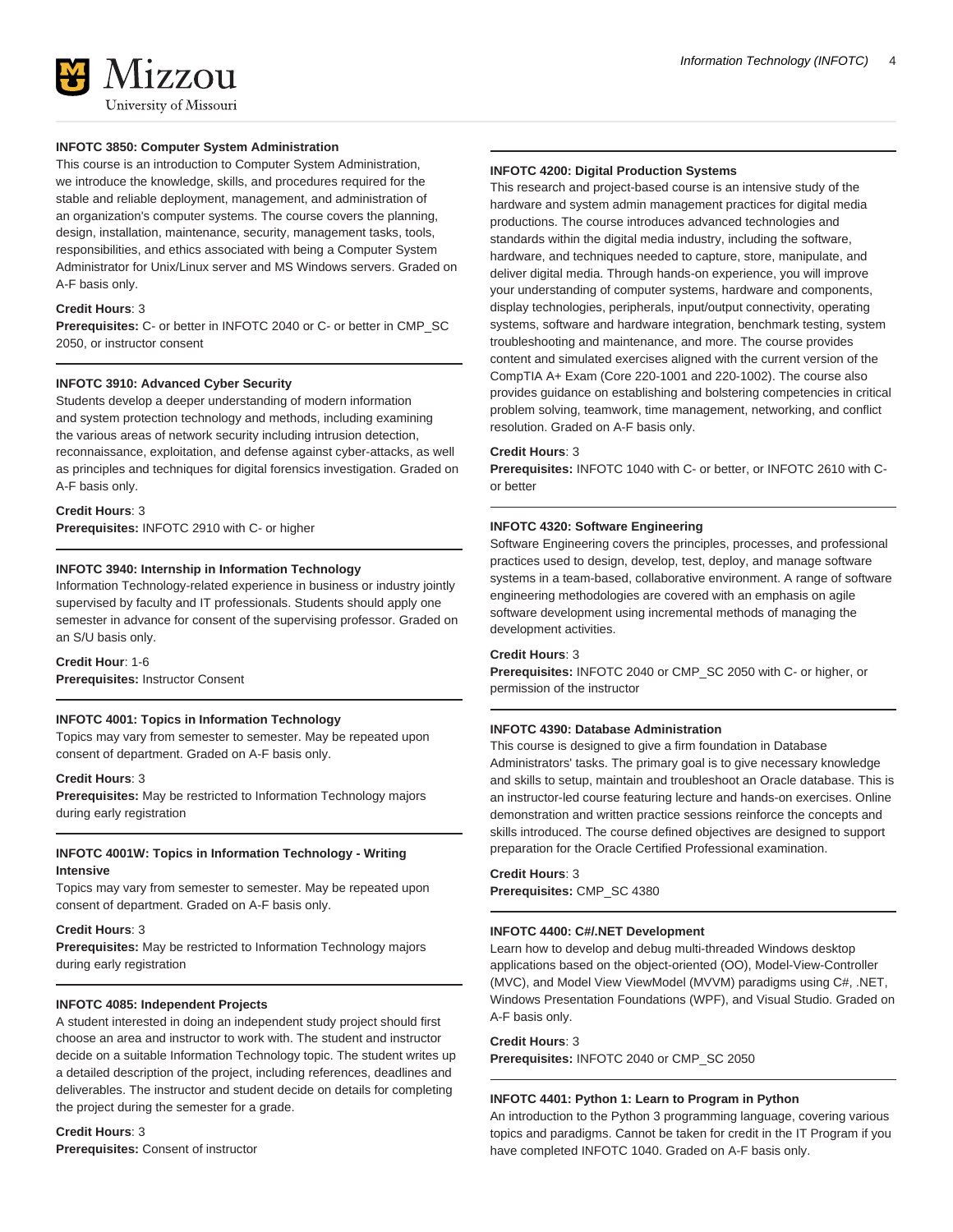## **Credit Hours**: 3

# **INFOTC 4405: iOS App Development I**

(same as CMP\_SC 4405). This is a first in a series of courses on developing iOS applications using Xcode, and the Swift programming language on the macOS platform.

## **Credit Hours**: 3

**Prerequisites:** INFOTC 1040 or CMP\_SC 1050 with C- or higher, or consent of instructor

**Recommended:** Prior experience programming in any programming language. The student should understand basic language concepts such as variables, data structures, control structures, and functions

## **INFOTC 4410: Android App Development I**

(cross-leveled with INFOTC 7410). This is the first in a series of courses on developing Android applications using Android Studio and the Java and Kotlin programming languages.

#### **Credit Hours**: 3

**Prerequisites:** INFOTC 1040 or CMP\_SC 1050, or consent of instructor

## **INFOTC 4420: Android App Development II**

(cross-leveled with INFOTC 7420). This is the second course in a series on developing Android applications using Android Studio and the Java and Kotlin programming languages. This course covers intermediate-level topics in application design, more complex UI implementations, and data persistence. Graded on A-F basis only.

## **Credit Hours**: 3

**Prerequisites:** INFOTC 4410, or consent of instructor

## **INFOTC 4425: iOS App Development II**

This is the second in a series of courses on developing iOS applications using Xcode and Swift programming language on the macOS platform. This course covers intermediate-level topics in application design, more complex UI implementations, and data persistence.

#### **Credit Hours**: 3

**Prerequisites:** INFOTC 4405 with C- or higher

## **INFOTC 4440: Android App Development III**

This is a third in a series of courses on developing Android applications using Android Studio and the Java and Kotlin programming languages. This course covers advanced topics in application architecture, application design, data persistence, and client-server architecture.

#### **Credit Hours**: 3

**Prerequisites:** INFOTC 4420 or permission of the instructor

# **INFOTC 4445: iOS App Development III**

This is the third in a series of courses on developing iOS applications using Xcode and Swift programming language on the macOS platform. This course covers advanced topics in application architecture, application design, complex UI designs, data persistence, and clientserver architecture.

# **Credit Hours**: 3 **Prerequisites:** INFOTC 4425

#### **INFOTC 4500: Team-Based Mobile Device Application Development**

This is a multi-disciplinary, team-based course on developing applications for mobile devices. Teams will be comprised of students who are software developers and students who are designers. Graded on A-F basis only.

#### **Credit Hours**: 3

**Prerequisites:** INFOTC 2040; or CMP\_SC 2050; or permission of instructor with applicable experience

#### **INFOTC 4600: User Experience Design II**

This course is the second in a series that focuses on User Experience (UX) Design for software applications. This course further develops the processes, techniques and methods of evaluation to design, model, and evaluate application designs and user interfaces.

## **Credit Hours**: 3

**Prerequisites:** INFOTC 1600

#### **INFOTC 4610: Advanced Multimedia Design and Technology**

Students enrolled in INFOTC 4610 are immersed in upper-level study of media technology, software, and trends in the industry, with focus on advanced media design, motion media capture techniques, portfolio development, and industry standard technology and software. Topics include XR, Photogrammetry, Media Technology, Media Processing, and assembly (depending on semester). Students enrolled in the Writing Intensive portion of this class will also complete micro research papers during the duration of the course, focusing on technology, image processing, software, and other developments in the multi-media industry. These topics rotate per semester, given technology release dates. Graded on A-F basis only.

#### **Credit Hours**: 3

**Prerequisites:** IT Majors must complete INFOTC 1040 with C- or better or INFOTC 2610 with C- or better; other majors may seek instructor consent

# **INFOTC 4610W: Advanced Multimedia Design and Technology - Writing Intensive**

Students enrolled in INFOTC 4610 are immersed in upper-level study of media technology, software, and trends in the industry, with focus on advanced media design, motion media capture techniques, portfolio development, and industry standard technology and software. Topics include XR, Photogrammetry, Media Technology, Media Processing, and assembly (depending on semester). Students enrolled in the Writing Intensive portion of this class will also complete micro research papers during the duration of the course, focusing on technology, image processing, software, and other developments in the multi-media industry. These topics rotate per semester, given technology release dates. Graded on A-F basis only.

## **Credit Hours**: 3

**Prerequisites:** IT Majors must complete INFOTC 1040 with C- or better or INFOTC 2610 with C- or better; other majors may seek instructor consent

## **INFOTC 4630: Game Development**

(same as CMP\_SC 4630). The course focuses on rapid game prototyping and development utilizing the Unity game engine and C#. You will learn the fundamentals of game programming and also a platform which is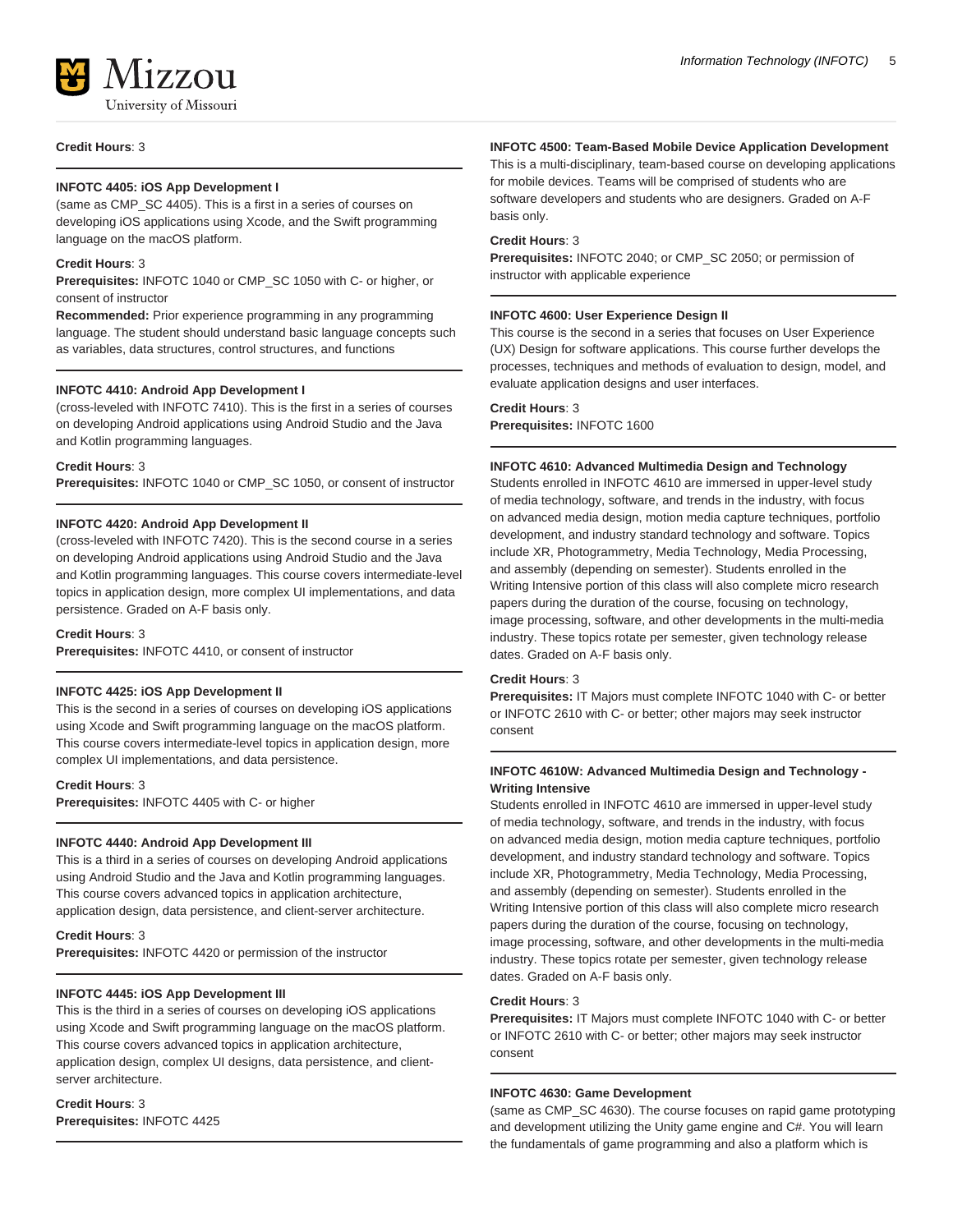

actually used to make published games across multiple platforms (Mac, PC, web, iOS, Android etc). Graded on A-F basis only.

## **Credit Hours**: 3

**Prerequisites:** INFOTC 3630 with C- or better, or INFOTC 2040 with Cor higher, or CMP\_SC 2050 with a C- or better

## **INFOTC 4640: Motion Graphics and Visual Effects II**

This advanced course builds on the concepts and practices developed in Motion Graphics and Visual Effects Design 1 for content and new media creation. Advanced 2D and 3D animation, motion tracking for compositing, visual effects design, and compositing concepts and practices are applied in this project-based course.

## **Credit Hours**: 3

**Prerequisites:** C- or higher in INFOTC 3640

## **INFOTC 4650: Shader Programing**

The focus of this course is modern computer graphics algorithms and programming, with an emphasis on games, shader languages, (GLSL and Cg) and Graphical Processor Units (GPUs).

#### **Credit Hours**: 3

**Prerequisites:** CMP\_SC 2050, INFOTC 2620

## **INFOTC 4830: Web Application Development II**

(same as CMP\_SC 4830; cross-leveled with CMP\_SC 7830). This course will study science and engineering of the world-wide web, languages, protocols, services, and tools that enable the web. Topics such as virtual machines, model-view-controller, data interchange formats, data analytics, web services and APIs, templates, authentication, security, scalability, protocols, and version-control are also challenged. Emphasis will be placed on cloud services and technologies. Graded on A-F basis only.

## **Credit Hours**: 3

**Prerequisites:** INFOTC 2830 or CMP\_SC 2830 with a C- or higher

# **INFOTC 4910: Digital Forensics**

(same as CMP\_SC 4910; cross-leveled with INFOTC 7910). This course introduces an overview of basic Digital Forensics procedures and techniques to enable students to perform a digital investigation of physical storage media and volume analysis, including preservation, analysis and acquisition of artifacts that resides in hard disk and random access memory, for Linux and Windows systems. Work is completed in Unix/Linux environments and in Microsoft Windows environment. Students will need to setup a virtual private infrastructure to perform multiple tasks. The course emphasizes "learning by doing" and has a 90% hands-on and 10% theory. Much of this information consists of skills and abilities that employers want and expect in the real world of IT - in a small to medium size organization. Graded on A-F basis only.

#### **Credit Hours**: 3

**Prerequisites:** INFOTC 3530 with a C- or better, or CMP\_SC 3530 with a C- or better

#### **INFOTC 4970W: Senior Capstone Design - Writing Intensive**

This course is an opportunity for you to demonstrate that you have achieved the goals established by the Information Technology (IT) program. You will do this through a series of writing exercises, class activities, and a team-based project. You will demonstrate your ability to synthesize various methods and skills, apply them to new, novel, complex, and integrated project requirements in real-world IT problems. Graded on A-F basis only.

## **Credit Hours**: 3

**Prerequisites:** C- or higher in INFOTC 4320, or C- or higher in INFOTC 3650. A C- in INFOTC 3650W (writing intensive) may be substituted for INFOTC 3650. Must have senior standing. Restricted to INFOTC majors

# **INFOTC 4990: Undergraduate Research in Information Technology** Research topics as defined by instructor and student.

**Credit Hour**: 1-6 **Prerequisites:** Instructor's consent

#### **INFOTC 4995: Undergraduate Research in Information Technology - Honors**

Research topics as defined by instructor and student.

**Credit Hour**: 1-6 **Prerequisites:** Instructor's consent

#### **INFOTC 7001: Graduate Topics in Information Technology**

This course explores graduate level topics in Information Technology, focusing on the implementation of digital systems, application development, software engineering, cyber security, or media technology. Graded on A-F only only.

**Credit Hours**: 3

# **INFOTC 7100: Pedagogical Practices of Teaching Engineering Online**

An immersive study of pedagogical practices to teaching technology, and other core Engineering fields in an online format. The course explores and directly applies key concepts in learning objective creation, course organization, student engagement practices, rubric creation, facilitation of cooperative and collaborative work environments, teaching technologies and interactive media for learning, and direct student engagement. While involved with research and other direct challenge-based learning, the student will also be directly involved in the crafting and deployment of course materials, assessments, and student engagement activities for a currently active undergraduate course in the Information Technology Program. This affords the student both academic and practical, handson experience in both pedagogy development and learning materials. Students will be required to research topics, develop in-tandem learning materials, and engage with undergraduates seeking assistance with course content. This faculty led experience provides the student with the greatest immersive experience possible, while learning key concepts in higher education of engineering fields. Graded on A-F basis only.

# **Credit Hours**: 3

#### **INFOTC 7410: Android App Development I**

(cross-leveled with INFOTC 4410). You will be introduced to the tools, language, software architectures, and user interface requirements needed to develop applications for Android mobile devices. Topics will include, but are not limited to, installing Android development tools, creating user interfaces, build Android applications using the Java language. Graded on A-F basis only.

**Credit Hours**: 3

**Prerequisites:** INFOTC 1040 or CMP\_SC 1050 or Instructor Consent